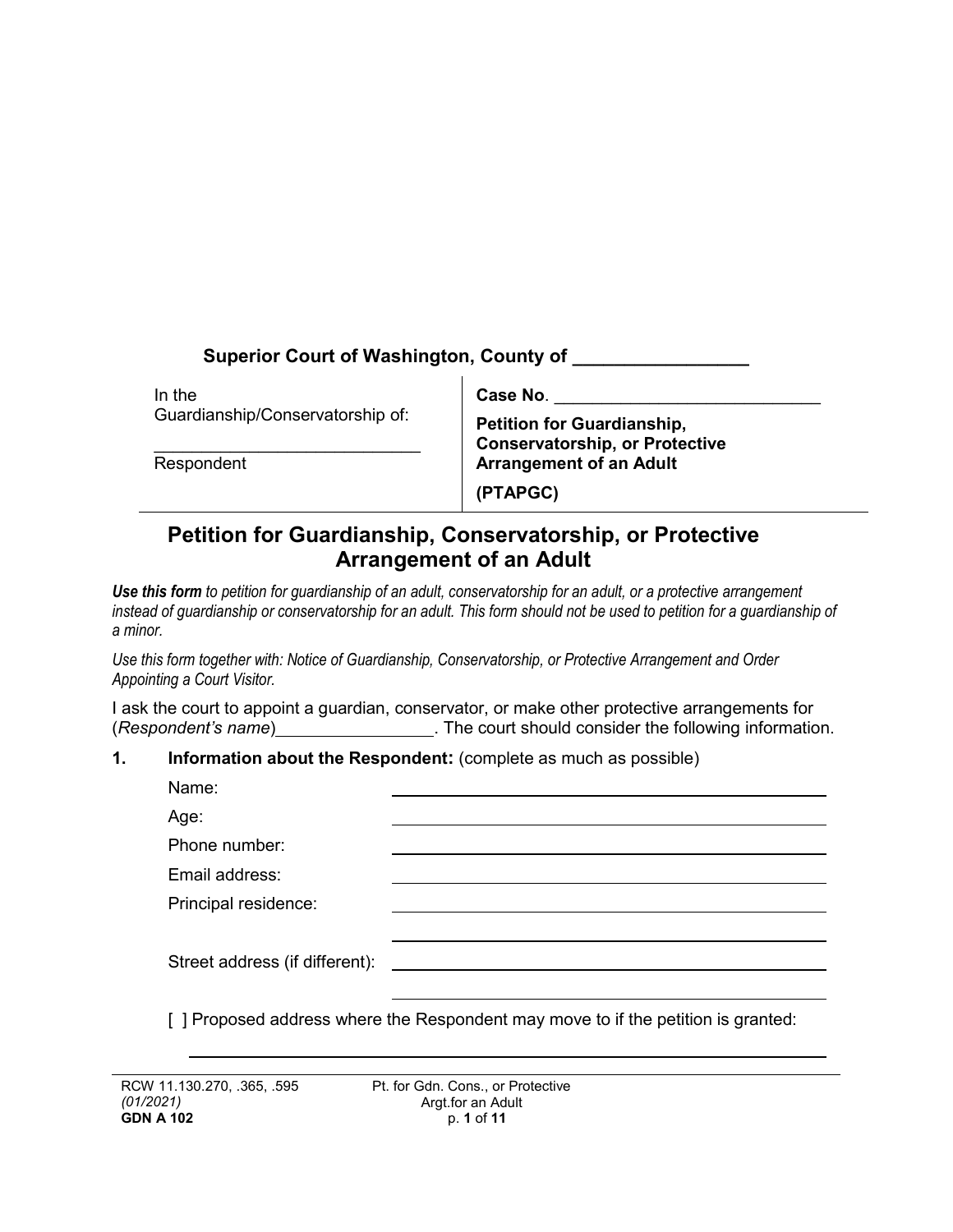- [ ] The Respondent has the following needs for an interpreter, translator, or other form of support to communicate with the court or understand court proceedings:
- **2. Information about the Petitioner.** I am a person who is interested in the Respondent's welfare.

| Name:                                                                                                                                                                                                                                              |
|----------------------------------------------------------------------------------------------------------------------------------------------------------------------------------------------------------------------------------------------------|
| Telephone Number:                                                                                                                                                                                                                                  |
| <b>Principal Residence:</b>                                                                                                                                                                                                                        |
|                                                                                                                                                                                                                                                    |
| Street Address (if different):                                                                                                                                                                                                                     |
|                                                                                                                                                                                                                                                    |
| Email address:                                                                                                                                                                                                                                     |
|                                                                                                                                                                                                                                                    |
| The Petitioner/s:                                                                                                                                                                                                                                  |
| [ ] do <b>not</b> have a lawyer.                                                                                                                                                                                                                   |
| [] are represented by (lawyer's name): [2010]                                                                                                                                                                                                      |
| Lawyer's address:<br>the control of the control of the control of the control of the control of the control of the control of the control of the control of the control of the control of the control of the control of the control of the control |
|                                                                                                                                                                                                                                                    |
|                                                                                                                                                                                                                                                    |
|                                                                                                                                                                                                                                                    |
|                                                                                                                                                                                                                                                    |
|                                                                                                                                                                                                                                                    |
|                                                                                                                                                                                                                                                    |

# **3. Jurisdiction**

- [ ] **Home State Jurisdiction**  The Respondent has lived in Washington for at least 6 months prior to this case being filed.
- [ ] **Home State Jurisdiction** The Respondent does not live in Washington right now but Washington was the Respondent's home state sometime in the 6 months prior to this case being filed.
- [ ] **Significant Connection Jurisdiction** Washington is not the Respondent's home state but the Respondent has a significant connection to the state other than physical presence. Describe the Respondent's significant connection: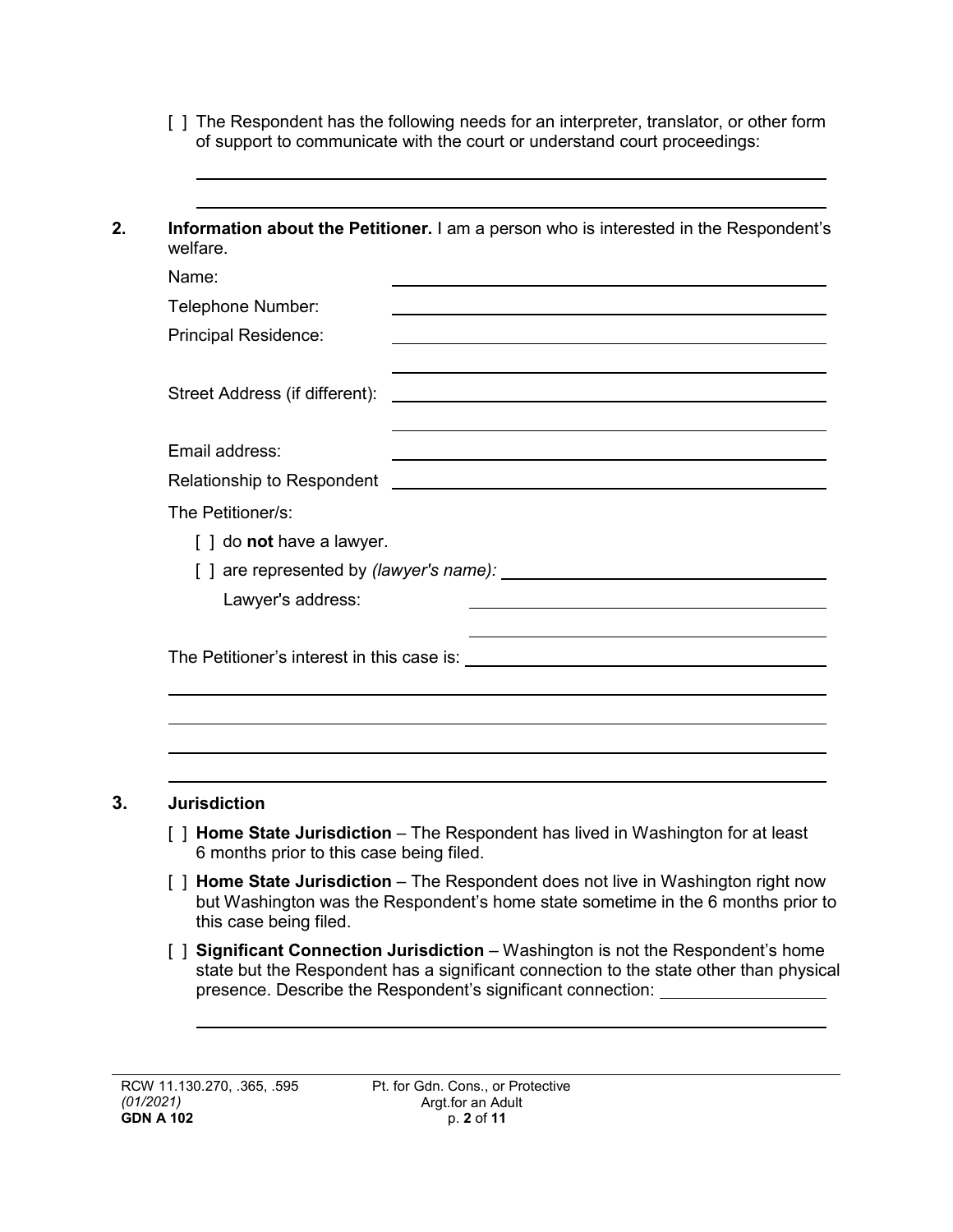[ ] **Special Emergency Jurisdiction** – Washington is not the Respondent's home state but a court order is needed to protect the Respondent's health, safety, or welfare from substantial harm and no other person has authority and is willing to act.

#### **4. Venue**

- [ ] The Respondent resides in County.
- [ ] The Respondent has been admitted by court order to an institution in this County.
- [ ] The Respondent owns property in County.
- [ ] The Respondent owns property in County but does not reside in Washington.

#### **5. Names and addresses of people important to the Respondent**

I have included the names and addresses of people important to the Respondent in *Appendix A. Appendix A* is made part of this *Petition* (incorporated by reference).

#### **6. Why does the Respondent need a guardian or other protective arrangement?**

[ ] Does not apply.

[ ] Describe why the Respondent needs a guardianship or other protective arrangement:

Describe what is currently in place to meet Respondent's needs (*for example, supported decision-making, technological assistance, durable power of attorney for health care or for finances, or representative payee to manage government benefits.*):

If no alternative has been considered or tried, state why not.

Even though the Respondent made protective arrangements, I believe the court needs to sign an order to confirm or modify the protective arrangements in the following way:

[ ] The Respondent needs a guardian because:

(1) The Respondent lacks the ability to meet essential requirements for physical health, safety, or self-care because the Respondent is unable to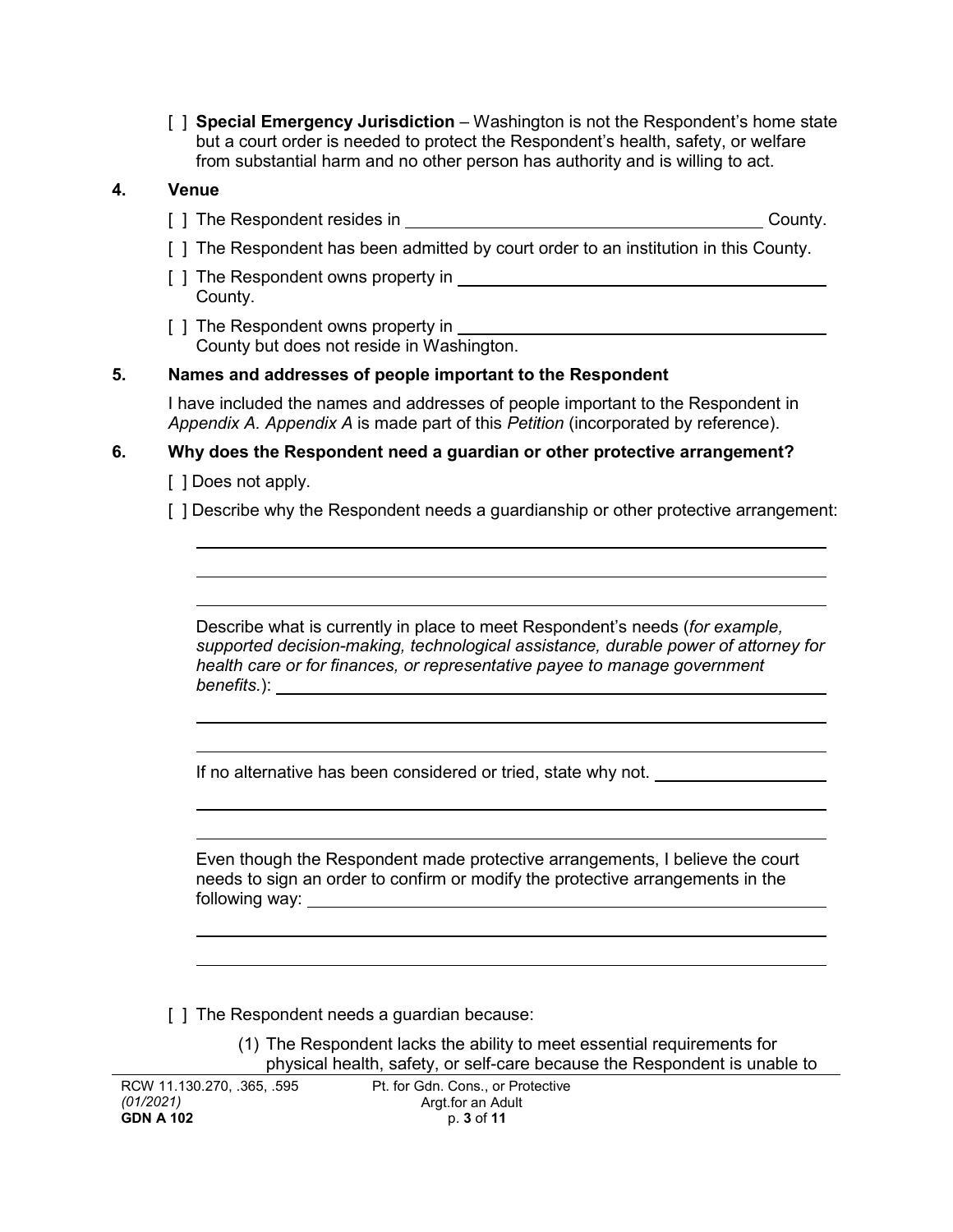receive and evaluate information or make or communicate decisions, even with appropriate supportive services, technological assistance, or supported decision making; **and**

- (2) The Respondent's identified needs cannot be met by a protective arrangement instead of guardianship or other less restrictive alternative.
- [ ] The Respondent needs an order for other protective arrangement. Describe the protection that would benefit the Respondent:

#### **7. Reasons a conservatorship or other protective arrangement is necessary**

- [ ] Does not apply.
- [ ] Describe why the Respondent needs a conservatorship or other protective arrangement expression and the set of the set of the set of the set of the set of the set of the set of the set of the set of the set of the set of the set of the set of the set of the set of the set of the set of the set

Describe what is currently in place to meet Respondent's needs (*for example, supported decision-making, technological assistance, Durable Power of Attorney for finances, or representative payee to manage government benefits.*):

If no alternative has been considered or tried, state why not. \_\_\_\_\_\_\_\_\_\_\_\_\_\_\_\_\_

Even though the Respondent made protective arrangements, I believe the court needs to sign an order to confirm or modify the protective arrangements in the following way:

[ ] The Respondent needs a conservator because:

- **(1)** the adult is unable to manage property and financial affairs because of a limitation in the ability to receive and evaluate information or make or communicate decisions even with the use of supportive services, technological assistance, and supported decision-making, or the adult is missing, detained, or unable to return to the United States, **and**
- **(2)** appointment is necessary to avoid harm to the adult or significant dissipation of the property of the adult, or to obtain or provide funds or other property needed for the support, care, education, health, or welfare of the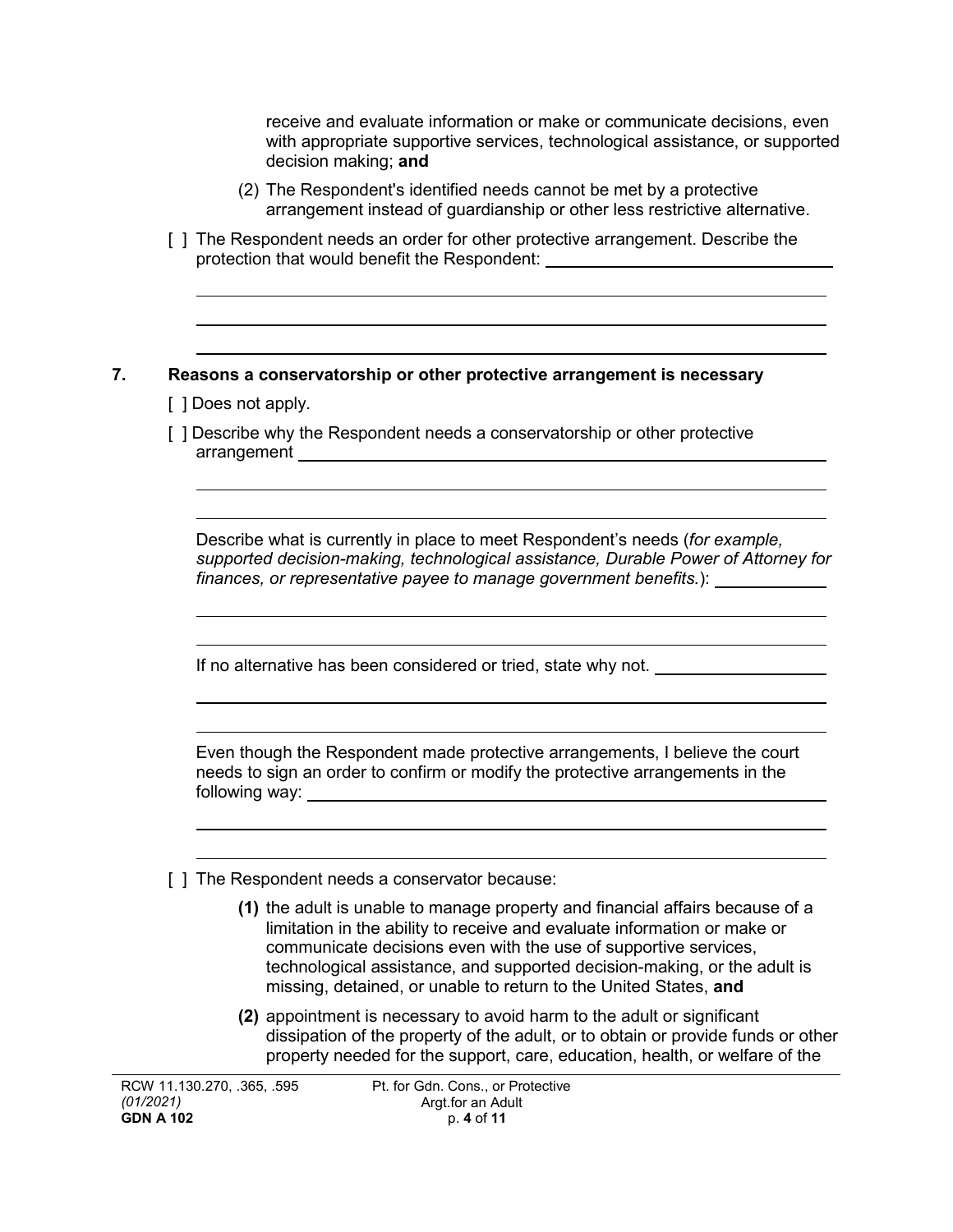adult, or of an individual who is entitled to the adult's support, and protection is necessary or desirable to provide funds or other property for that purpose.

[ ] The Respondent needs an order for a protective arrangement as explained below:

*(describe the protection that would benefit the Respondent.)*

#### **8. Scope of Guardianship/Conservatorship**

*Important! A less restrictive alternative or other protective arrangement is preferred to guardianship or conservatorship. A limited guardianship or conservatorship is preferred to a full guardianship or conservatorship.*

I request a(n):

[] other protective arrangement.

[ ] limited guardianship. The guardian should have these powers: \_\_\_\_\_\_\_\_\_\_\_\_\_\_\_

[] limited conservatorship. The conservator should have these powers:

- [] full guardianship. A full guardianship is needed instead of to a more limited guardianship because:
- [ ] full conservatorship. A full conservatorship is needed instead of to a more limited conservatorship because:

#### **9. Proposed Guardian or Conservator**

I ask the court to appoint *(name/s):* [] both guardian and conservator or [] guardian or [] conservator of the Respondent because: when the set of the set of the set of the set of the set of the set of the set of the set of the set of the set of the set of the set of the set of the set of the set of the set of the set of the set of the set of

Proposed guardian/conservator/s' address:

|                                                             | The pool guaranteen value againso.                                   |  |
|-------------------------------------------------------------|----------------------------------------------------------------------|--|
|                                                             |                                                                      |  |
|                                                             | Phone Number:                                                        |  |
|                                                             | Email:                                                               |  |
| RCW 11.130.270, .365, .595<br>(01/2021)<br><b>GDN A 102</b> | Pt. for Gdn. Cons., or Protective<br>Argt.for an Adult<br>p. 5 of 11 |  |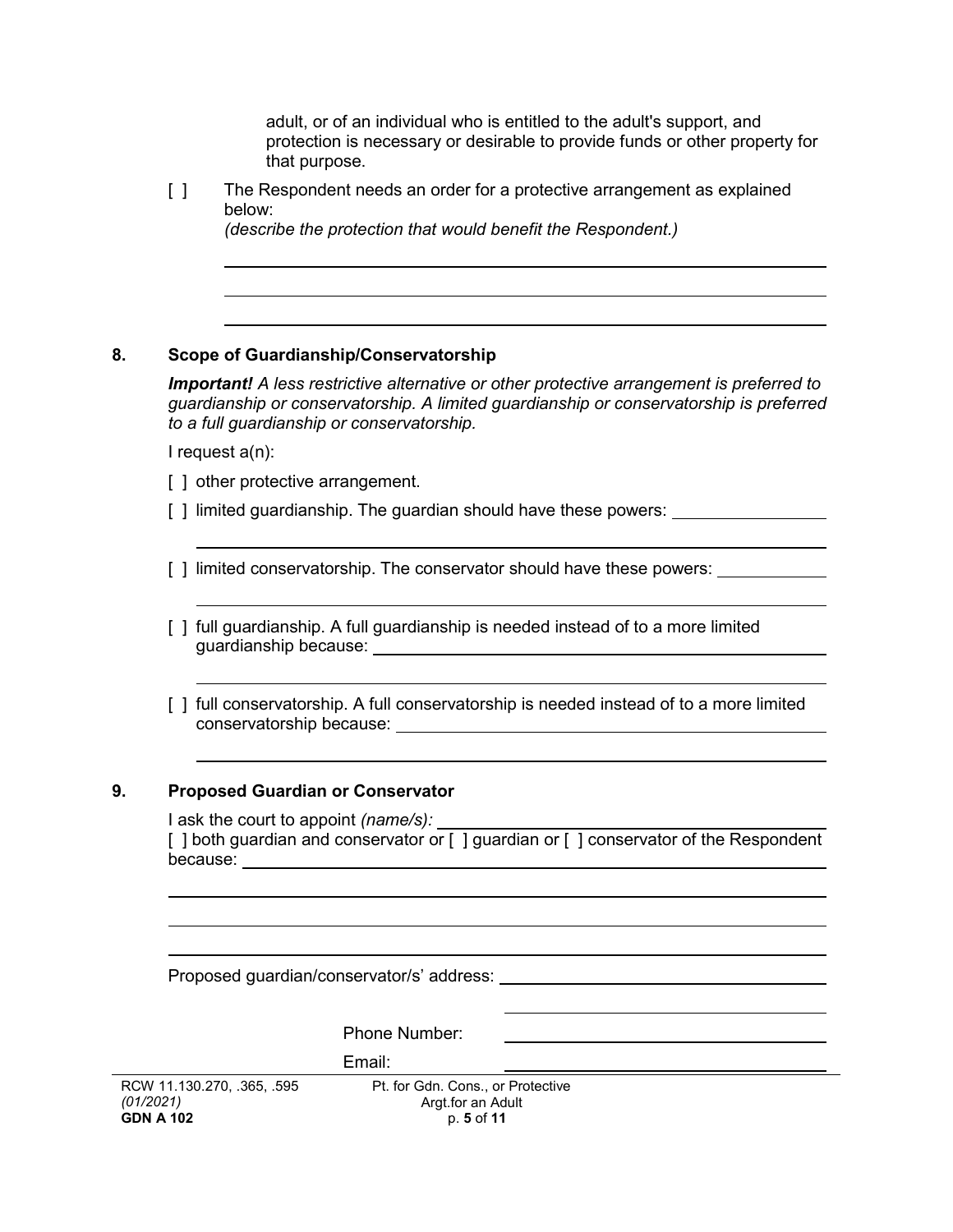[ ] The proposed guardian and/or conservator is a lay person requiring *Lay Guardian Training.*

The Respondent [ ] did [ ] did not nominate a guardian or conservator in a power of attorney or other document. The nominated guardian or conservator, if any, is (*name*) \_\_\_\_\_\_\_\_\_\_\_\_\_\_\_\_\_\_\_\_\_\_\_\_\_\_\_\_\_\_\_\_\_\_\_\_\_\_\_\_\_\_\_\_.

#### **10. Respondent's Financial Information**

The approximate value and the description of the property owned by the Respondent:

#### **Assets**:

1. Real property:  $\qquad \qquad \text{\$}$ 2. Stocks, mutual funds, and bonds:  $\qquad \qquad \text{\$}$ 3. Mortgages and notes: \$ 4. Bank accounts: \$ 5. Other property: \$ 6. Description of other property:

#### **The total approximate value of assets is**: \$

The Respondent receives compensation, pension, insurance, and allowances as follows: **Income**:

- 1. Social Security Benefits:  $\frac{1}{2}$   $\frac{1}{2}$   $\frac{1}{2}$  per month
- 2. Veterans' Benefits:  $\frac{1}{2}$   $\frac{1}{2}$   $\frac{1}{2}$  per month
- 3. Retirement income:  $\frac{1}{2}$   $\frac{1}{2}$   $\frac{1}{2}$  per month
- 4.  $\frac{1}{2}$  :  $\frac{1}{2}$  ber month
- 5. : \$ per month
- 6. : \$ per month
- 7. : \$ per month
- **The total approximate income is:**  $\frac{1}{2}$  **\$** per month

# **11. Waiver of Filing Fee**

- [] I do not ask the court to waive the filing fee.
- [] I ask the court to waive the filing fee because:
	- [ ] The petitioner is the Washington State Attorney General.
	- [] The Respondent has total assets of less than \$3,000.
	- [ ] Payment of the filing fee would impose a hardship upon the Respondent because: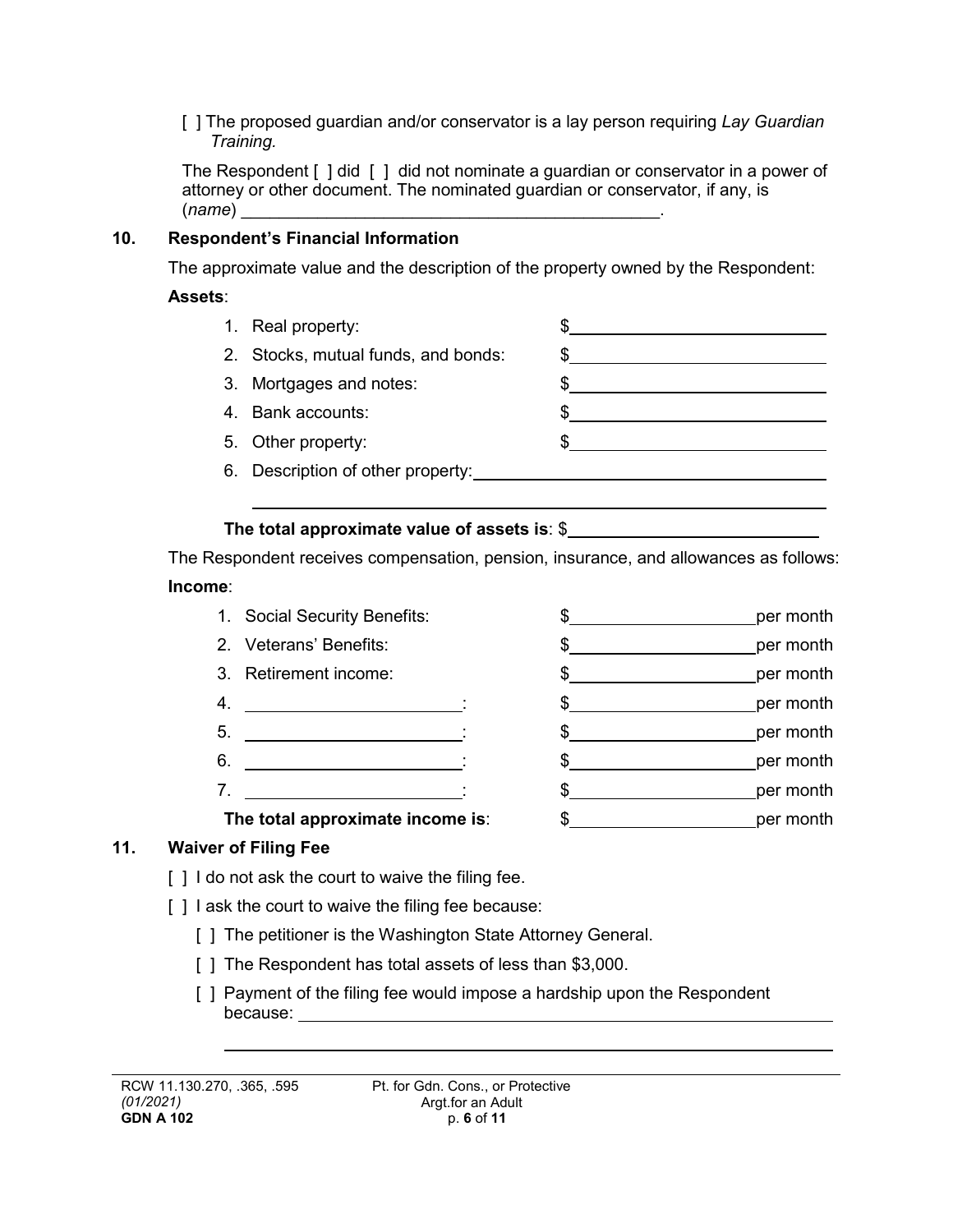#### **12. Existing or Pending Guardianships, Conservatorships, or Other Court Cases**

- [ ] There **is no** guardianship or conservatorship action existing or pending in this state or any other for the Respondent.
- [ ] There **is** a guardianship or conservatorship action existing or pending in this state or any other for the Respondent:

| Where is the case filed? (State and County) ___                                                                                             |                                            |
|---------------------------------------------------------------------------------------------------------------------------------------------|--------------------------------------------|
| Case number if known:                                                                                                                       |                                            |
| Was a guardian or conservator appointed?                                                                                                    | $\lceil$ $\lceil$ yes $\lceil$ $\rceil$ no |
| If yes:                                                                                                                                     |                                            |
| Name of guardian or conservator:                                                                                                            |                                            |
| Date of appointment:                                                                                                                        |                                            |
| [ ] There are other court cases, such as protection order cases, that limit contact<br>between the Respondent and other persons (describe): |                                            |
|                                                                                                                                             |                                            |

# **13. Limits on the Respondent's Rights**

The court should consider the following limitations to the Respondent's rights:

- [ ] To vote or hold an elected office.
- [ ] To marry, divorce, or enter into or end a state-registered domestic partnership.
- [ ] To make or revoke a will.
- [ ] To make your own financial decisions about money
- [ ] To enter into a contract.
- [ ] To appoint someone to act on his or her behalf.
- [ ] To sue and be sued, other than through a guardian.
- [ ] To possess a license to drive.
- [ ] To buy, sell, own, mortgage, or lease property.
- [ ] To consent to or refuse medical treatment.
- [ ] To decide who shall provide care and assistance.
- [ ] To make decisions regarding social aspects of life.
- [ ] The court should grant the following other limitations and restrictions: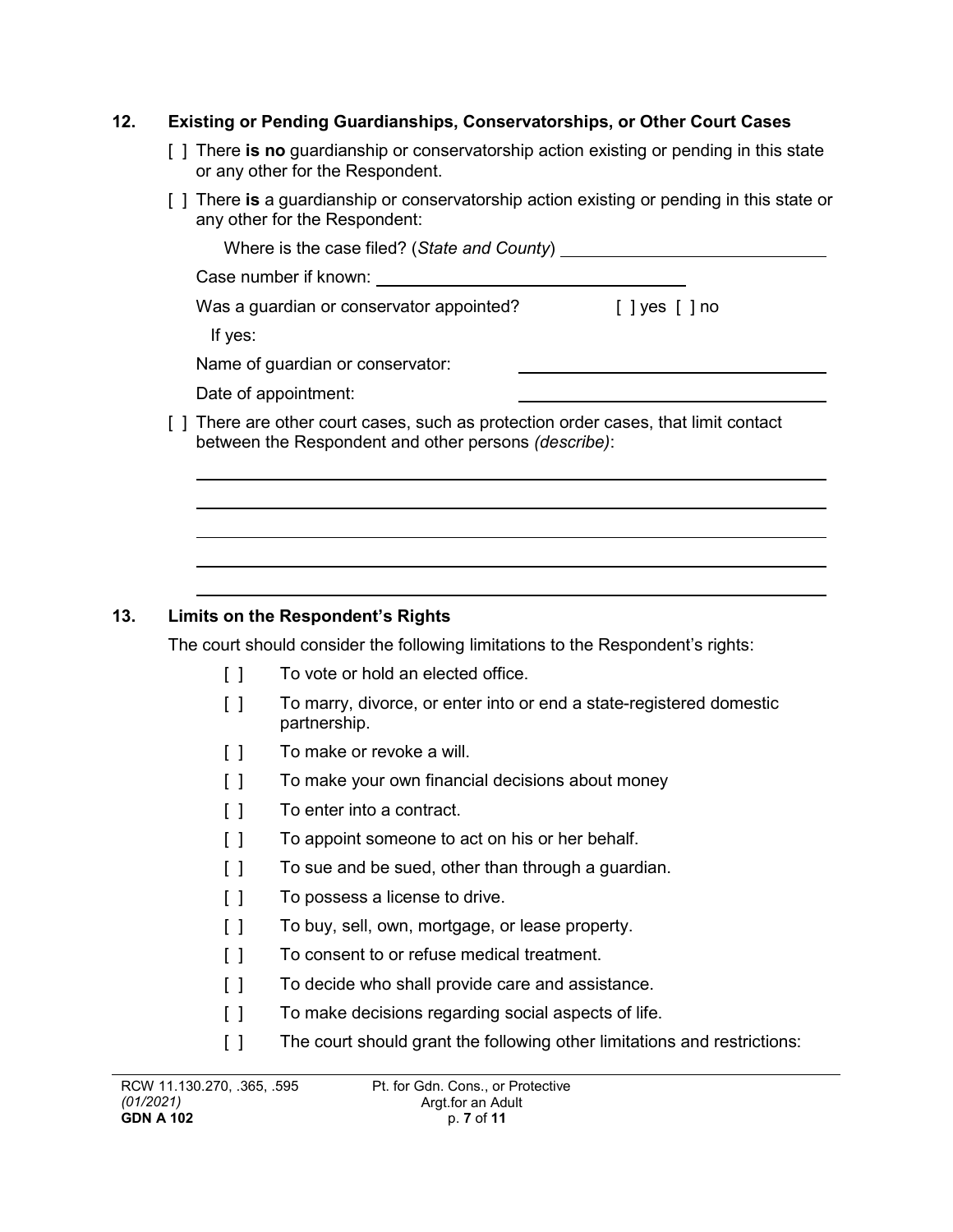| 14. | Restrictions on Respondent's Right to Communicate, Visit, Interact with Others<br>[] Contact with the following individuals should be restricted as specified: |                                                                                                                                                                                                                                                                                                                                             |  |  |
|-----|----------------------------------------------------------------------------------------------------------------------------------------------------------------|---------------------------------------------------------------------------------------------------------------------------------------------------------------------------------------------------------------------------------------------------------------------------------------------------------------------------------------------|--|--|
|     |                                                                                                                                                                |                                                                                                                                                                                                                                                                                                                                             |  |  |
|     |                                                                                                                                                                | These facts support my requests. (Please be as specific as possible. You can use<br>more paper or attach documents if necessary.)                                                                                                                                                                                                           |  |  |
|     |                                                                                                                                                                |                                                                                                                                                                                                                                                                                                                                             |  |  |
| 15. |                                                                                                                                                                | <b>Nomination of Court Visitor</b>                                                                                                                                                                                                                                                                                                          |  |  |
|     |                                                                                                                                                                | $\lceil$   $\lceil$ am not proposing that a specific individual act as court visitor (visitor). The person<br>appointed should be the next person on the list.                                                                                                                                                                              |  |  |
|     |                                                                                                                                                                | [] I am proposing that a specific individual, (name) ___________________________<br>act as visitor.                                                                                                                                                                                                                                         |  |  |
|     |                                                                                                                                                                | The proposed guardian ad litem or visitor [ ] does [ ] does not have knowledge of a<br>relationship to any of the parties. Explain:                                                                                                                                                                                                         |  |  |
|     |                                                                                                                                                                |                                                                                                                                                                                                                                                                                                                                             |  |  |
|     |                                                                                                                                                                |                                                                                                                                                                                                                                                                                                                                             |  |  |
|     |                                                                                                                                                                |                                                                                                                                                                                                                                                                                                                                             |  |  |
|     |                                                                                                                                                                | The visitor should be paid by the county because the Respondent's assets are less<br>than \$3,000.                                                                                                                                                                                                                                          |  |  |
|     |                                                                                                                                                                | [ ] To authorize Adult Protective Services to provide verbal and/or written information to<br>the visitor, the Petitioner (unless the petitioner is an alleged perpetrator), any<br>attorney for the Respondent, and any subsequently-appointed guardian or<br>conservator. Disclosures by Adult Protective Services should be subject to a |  |  |

request and/or to request a further court order.

protective order, and Adult Protective Services should have discretion to deny any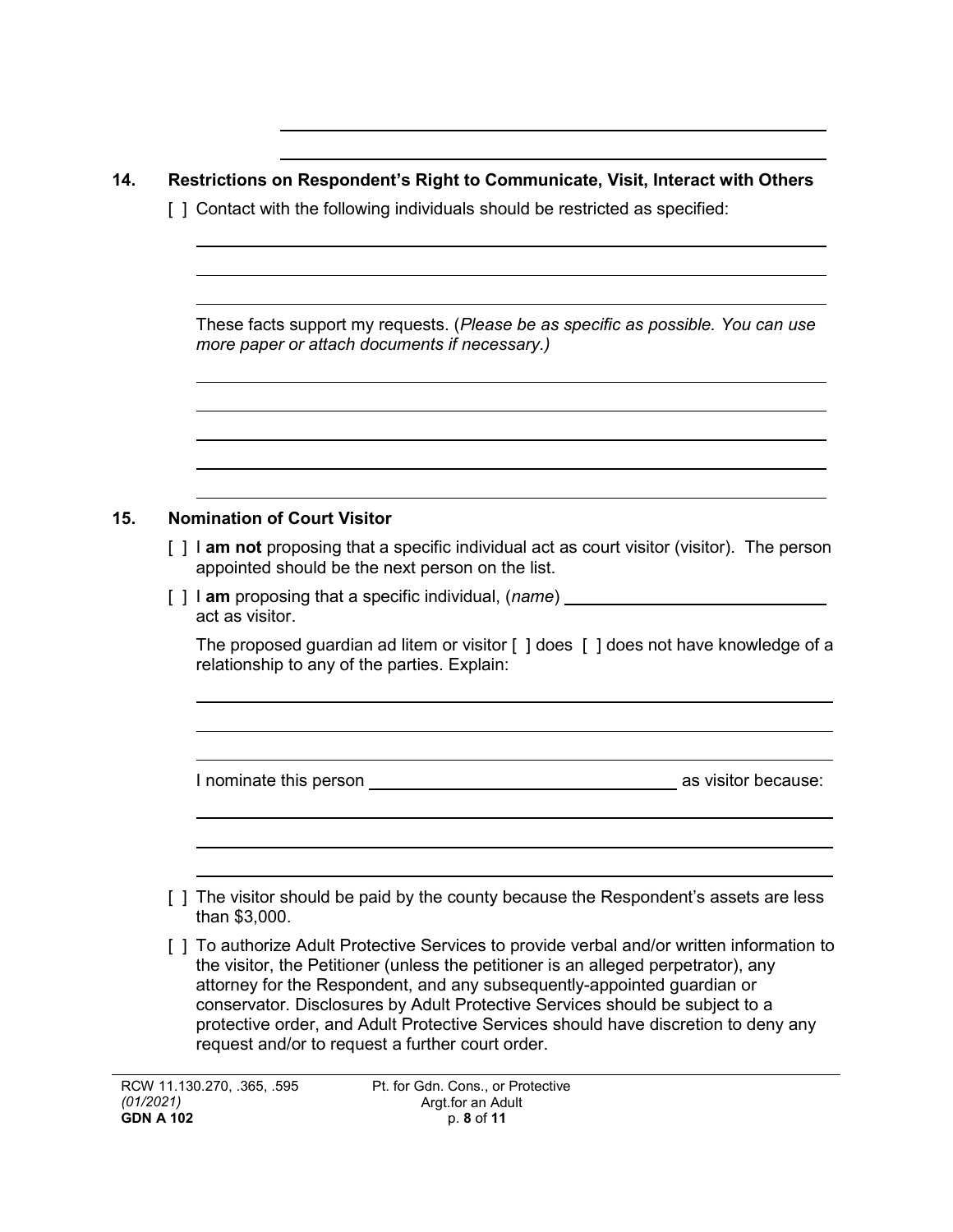#### **Petitioner fills out below:**

I declare under penalty of perjury under the laws of the state of Washington that the facts I have provided on this form (including any attachments) are true. [ ] I have attached *(#):* pages.

|                                                                     |                                                                                         | Date: the contract of the contract of the contract of the contract of the contract of the contract of the contract of the contract of the contract of the contract of the contract of the contract of the contract of the cont |     |  |
|---------------------------------------------------------------------|-----------------------------------------------------------------------------------------|--------------------------------------------------------------------------------------------------------------------------------------------------------------------------------------------------------------------------------|-----|--|
|                                                                     |                                                                                         |                                                                                                                                                                                                                                |     |  |
| Person asking for this order signs here                             | Print name here                                                                         |                                                                                                                                                                                                                                |     |  |
| The following is my contact information:                            |                                                                                         |                                                                                                                                                                                                                                |     |  |
|                                                                     | Phone (Optional): Phone (Optional)                                                      |                                                                                                                                                                                                                                |     |  |
| I agree to accept legal papers for this case at <i>(check one):</i> |                                                                                         |                                                                                                                                                                                                                                |     |  |
| [ ] my lawyer's address, listed below.                              |                                                                                         |                                                                                                                                                                                                                                |     |  |
| the following address (this does not have to be your home address): |                                                                                         |                                                                                                                                                                                                                                |     |  |
|                                                                     |                                                                                         |                                                                                                                                                                                                                                |     |  |
| Street Address or PO Box                                            | City                                                                                    | State                                                                                                                                                                                                                          | Zip |  |
| Rule 5 and local court rules.                                       | Note: You and the other party/ies may agree to accept legal papers by email under Civil |                                                                                                                                                                                                                                |     |  |
| Lawyer (if any) fills out below:                                    |                                                                                         |                                                                                                                                                                                                                                |     |  |
|                                                                     |                                                                                         |                                                                                                                                                                                                                                |     |  |
| Lawyer signs here                                                   | Print name and WSBA No.                                                                 | Date                                                                                                                                                                                                                           |     |  |
| Lawyer's Street Address or PO box                                   | City                                                                                    | <b>State</b>                                                                                                                                                                                                                   | Zip |  |
| Email (if applicable):                                              |                                                                                         |                                                                                                                                                                                                                                |     |  |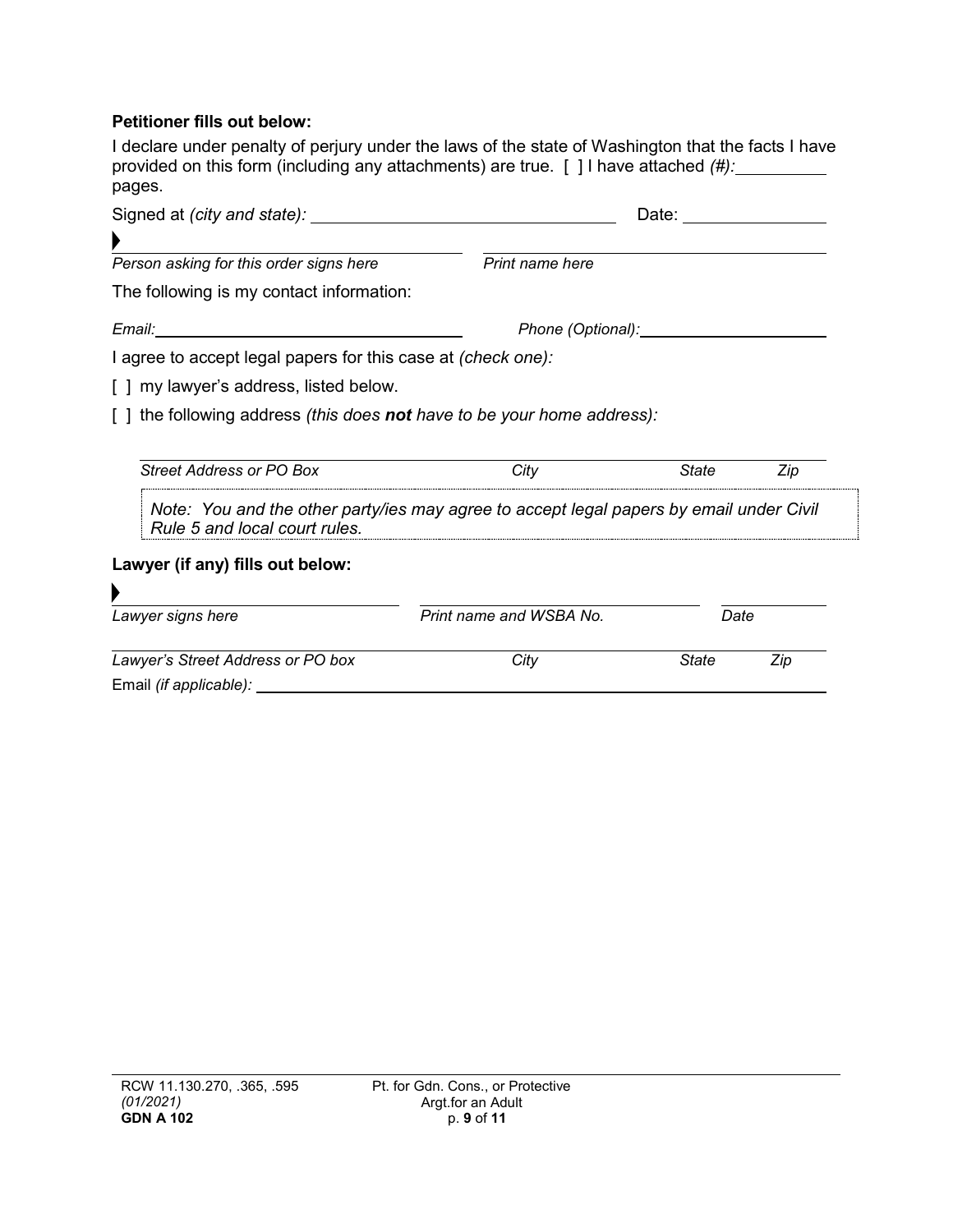# Appendix A: People Important to the Respondent

Below is the name, relationship, and current address of people important to the Respondent. This list includes the Respondent's:

- spouse, domestic partner, or an adult with whom the Respondent has shared household responsibilities for more than 6 months in the last year;
- adult children. If there are no adult children, the Respondent's parents and adult siblings are listed. If the Respondent has none of the above, the adult nearest in kinship to the Respondent is listed;
- adult step children that the Respondent parented when they were minors and have continued to have a relationship with the Respondent in the last 2 years;
- adult caregiver;
- attorney;
- any representative payee;
- guardian or conservator;
- trustee or custodian of a trust or custodianship of which the Respondent is a beneficiary;
- fiduciary for the Respondent appointed by the Department of Veterans Affairs;
- agent designated in the Respondent's Power of Attorney;
- nomination of a person to serve as guardian or conservator;
- parent or spouse or domestic partner's nomination as a guardian or conservator in a will or other signed record; and
- assisted decision maker, meaning a person known to have routinely assisted the Respondent with decision making during the 6 months immediately before the filing of the petition.

|                                                                                                                       | Name: 2008 2009 2010 2021 2022 2023 2024 2022 2023 2024 2022 2023 2024 2022 2023 2024 2022 2023 2024 2022 2023 |
|-----------------------------------------------------------------------------------------------------------------------|----------------------------------------------------------------------------------------------------------------|
|                                                                                                                       |                                                                                                                |
|                                                                                                                       |                                                                                                                |
| <u> 1989 - Johann Harry Harry Harry Harry Harry Harry Harry Harry Harry Harry Harry Harry Harry Harry Harry Harry</u> |                                                                                                                |
|                                                                                                                       |                                                                                                                |
|                                                                                                                       |                                                                                                                |
|                                                                                                                       |                                                                                                                |
| Relationship: ______________________________                                                                          |                                                                                                                |
| Address: _____ ____________________________                                                                           |                                                                                                                |